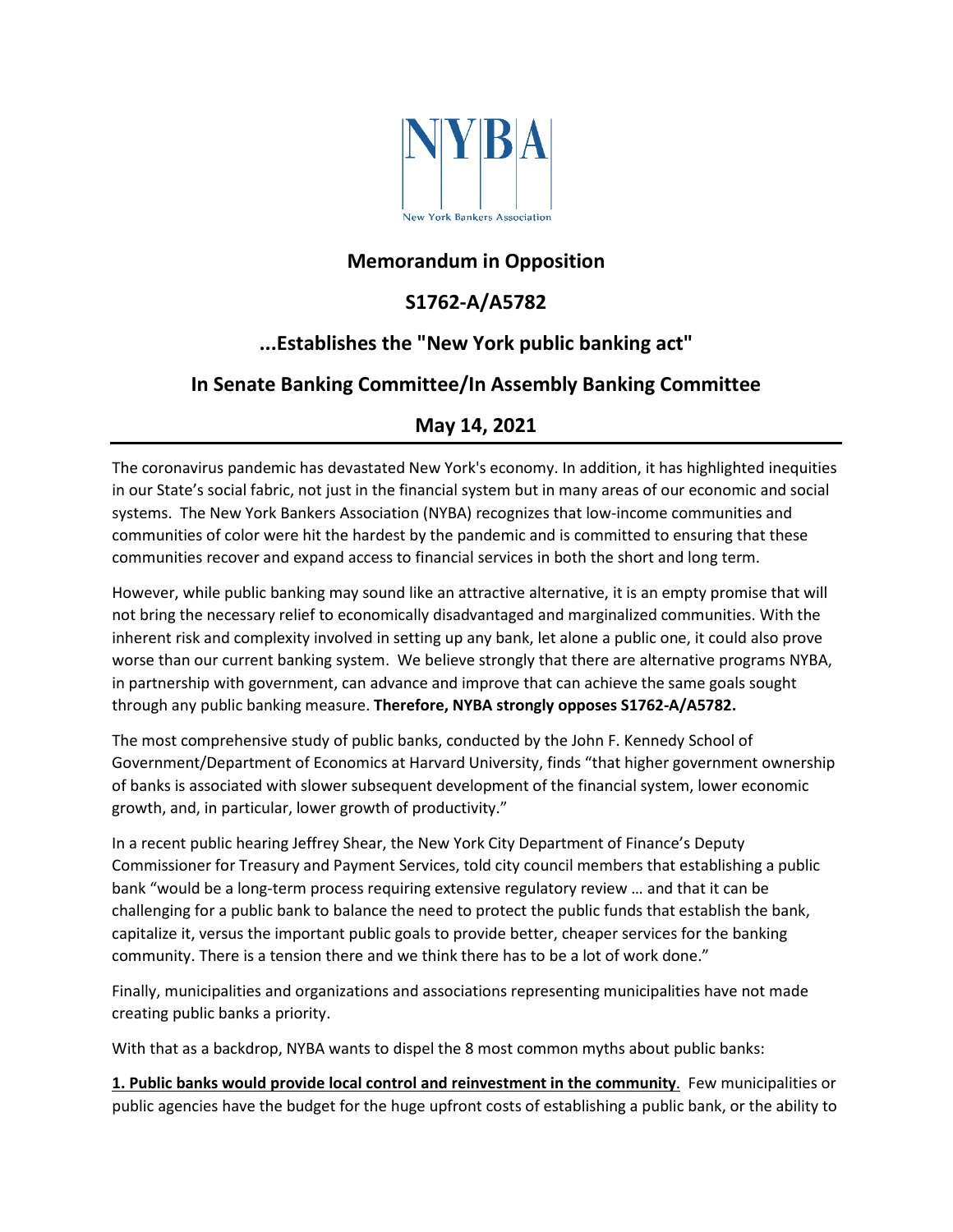wait decades for a bank to become self-sustaining. And public banks that have a mission of serving people who cannot qualify for commercial bank financing face greater risk of defaults, making it harder for them to sustain themselves. Utilizing and improving existing programs that expand access to financial services is a far less costly solution and, unlike public banking, they have a proven track record.

Instead, NYBA respectfully suggests that there are current Banking system programs in New York State, aimed at providing equity and access to banking services, that may be improved upon to better serve the needs of communities. Examples of these existing programs include the Banking Development District (BDD) Program, overseen by the NYS Department of Financial Services, that promotes banking in communities that are not served by a physical branch within a set geographic area; Community Development Financial Institutions (CDFI) funding that supports communities and individuals through increasing access to capital; and the Minority Depository Institutions (MDIs) program - MDIs are recognized by the federal government as any depository institution where 51 percent or more of the stock is owned by one or more socially and economically disadvantaged individuals, recognized as Black American, Asian American, Hispanic American, or Native American.

**2. Fees.** Proponents say that private banks charge excessive fees for cash management and other services. Wrong. Large banks provide these services at a significantly lower price than a public bank could because they have both sophisticated technology and economies of scale. Furthermore, with NYBA's support, New York was also one of the first states in the nation to pass basic banking legislation that is still unique in the breadth of coverage of its basic banking account. Today, NYBA members are working with the FDIC and the Cities for Financial Empowerment Fund to promote BankOn certification for these accounts, to ensure that all New Yorkers have access to a safe, affordable transactional banking account.

**3. Low-cost loans**. These are not as low as proponents claim. The bank will need to pay the local government's opportunity costs, plus an amount to cover operating expenses and to fund loan loss reserves. It is also unclear whether such loans would be as well collateralized and monitored as those of the private banks, who are required to do so, and then regulated and examined by State or federal agencies in order to ensure the safety and soundness of the financial system as a whole.

**4. Safety of deposits**. Public bank proponents do not know if the bank could protect its deposits through the FDIC, exposing both its customers and the State treasury to unacceptable risks. Would the bank have access to the Federal Reserve payment system? And if not, what additional problems and risks does it create for a public bank? New York has not studied the issue. And public banks, unlike the large banks, will not have adequate marketable collateral to cover the deposits.

**5. Dividends.** Public banks will provide cash for the general fund. **This is simply not true**. The public bank will be a cash drain. A public bank could take up to as many as 9 years to establish, plus an additional several years to be a solid, functioning and dependable financial entity, and the local government will need to fund the bank's equity account, its loan loss reserves, and its many years of start-up losses. We note also that this timeframe defeats the purpose of setting up a public bank to address immediate needs posed by the pandemic; there is simply no way that a public bank could be set up that expeditiously.

**6. Bank of North Dakota (BND).** BND is the so-called poster child for a profitable public bank. But BND has been in business for 100 years, is very profitable and has a very strong equity base and adequate